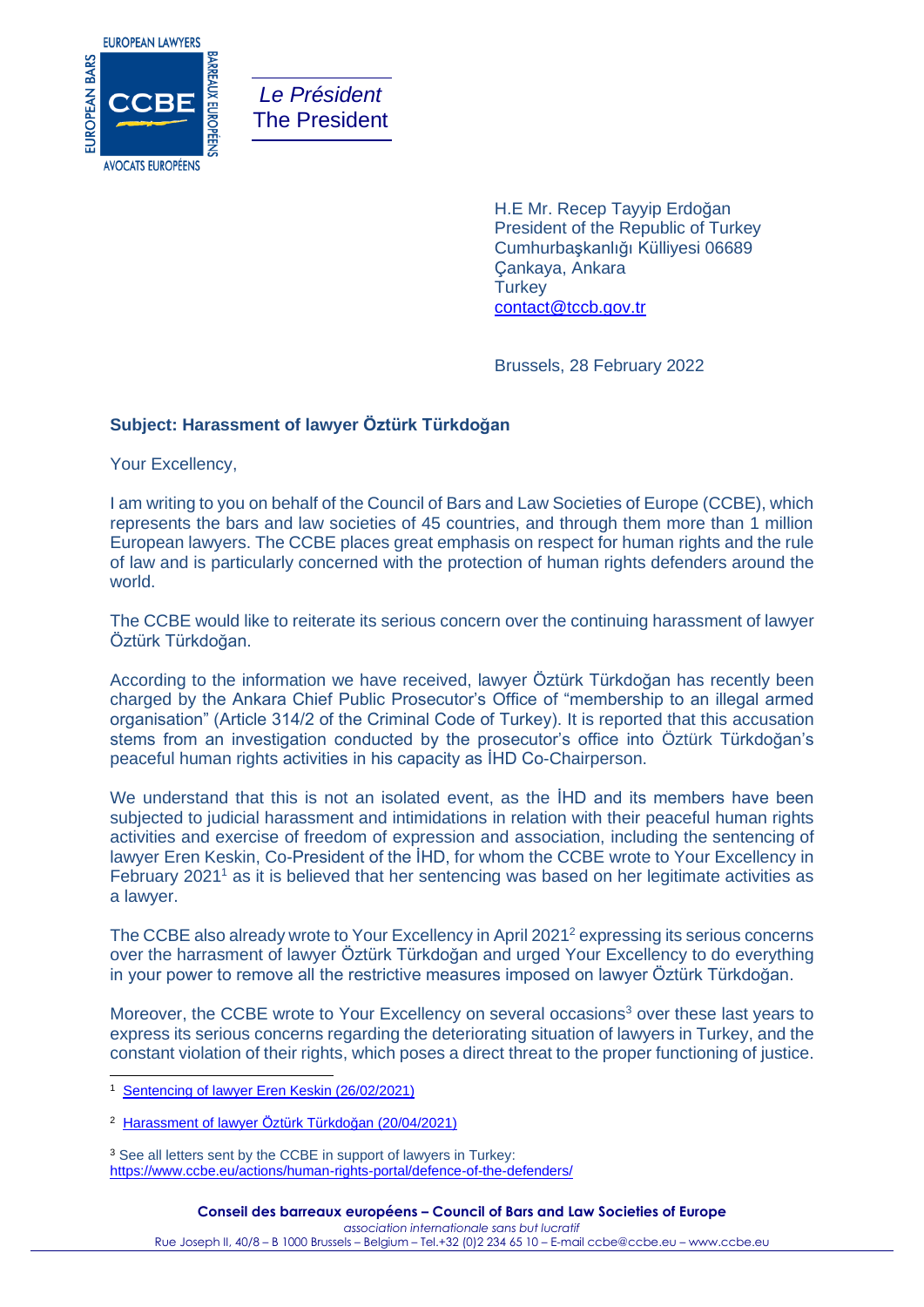In this context, the CCBE wishes to draw your attention to the United Nations Basic Principles on the Role of Lawyers (attached), in particular Principles 16, 17 and 18 on Guarantees for the functioning of lawyers.

**In view of the above, the CCBE respectfully urges Your Excellency to do everything in your power to put an end to all acts of harassment against lawyer Öztürk Türkdoğan since it is believed that this accusation is based on his legitimate activities as a human rights lawyer. In addition, the CCBE wishes to recall that all lawyers should be able to carry out their professional duties without fear of reprisal, hindrance, intimidation or harassment in order to preserve the independence and integrity of the administration of justice and the rule of law.**

Yours sincerely,

Romes Markent

James MacGuill SC President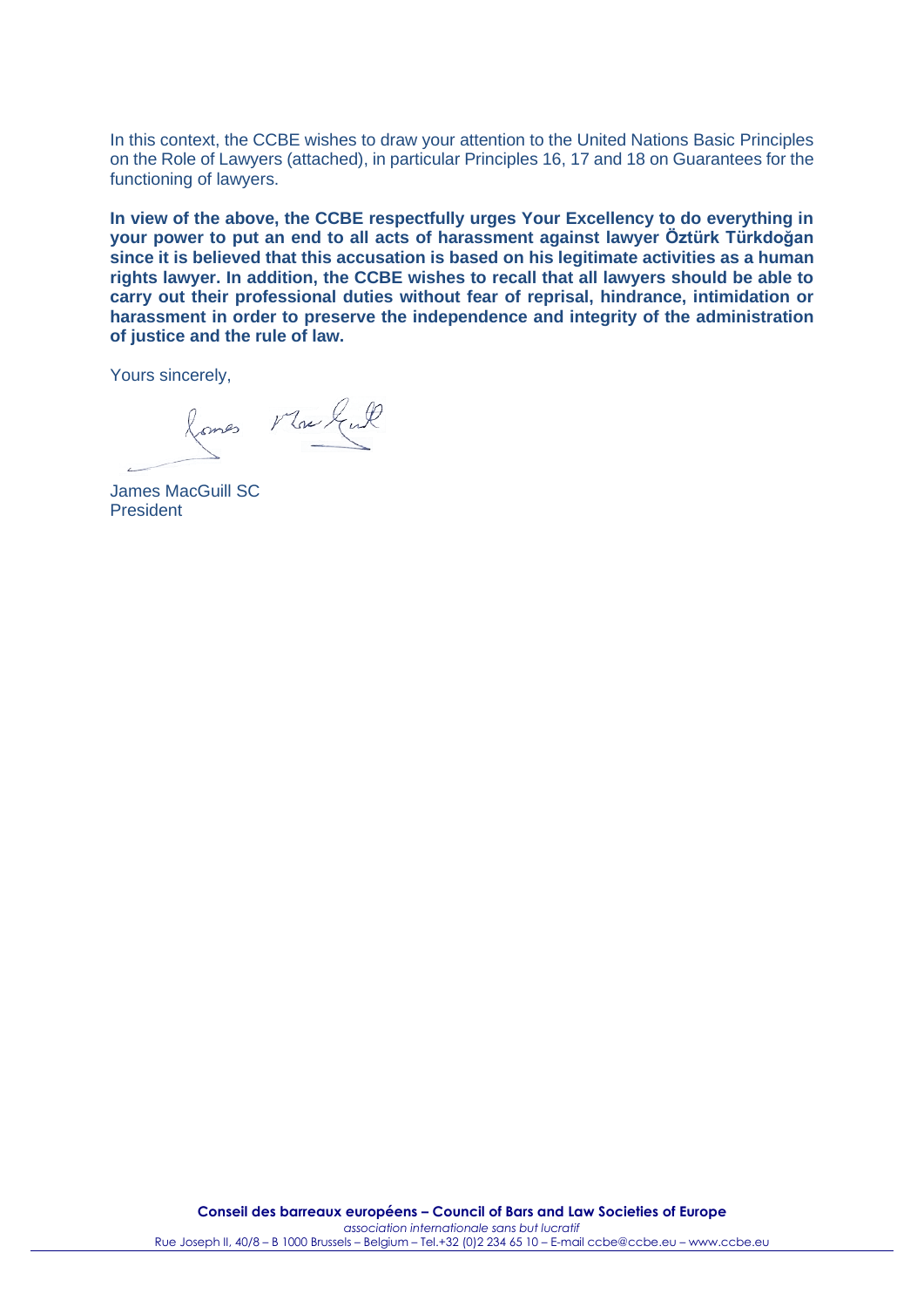# **ANNEX**

# **Basic Principles on the Role of Lawyers**

### **Adopted by the Eighth United Nations Congress on the Prevention of Crime and the Treatment of Offenders, Havana, Cuba, 27 August to 7 September 1990**

Whereas in the Charter of the United Nations the peoples of the world affirm, inter alia, their determination to establish conditions under which justice can be maintained, and proclaim as one of their purposes the achievement of international cooperation in promoting and encouraging respect for human rights and fundamental freedoms without distinction as to race, sex, language or religion,

Whereas the Universal Declaration of Human Rights enshrines the principles of equality before the law, the presumption of innocence, the right to a fair and public hearing by an independent and impartial tribunal, and all the guarantees necessary for the defence of everyone charged with a penal offence,

Whereas the International Covenant on Civil and Political Rights proclaims, in addition, the right to be tried without undue delay and the right to a fair and public hearing by a competent, independent and impartial tribunal established by law,

Whereas the International Covenant on Economic, Social and Cultural Rights recalls the obligation of States under the Charter to promote universal respect for, and observance of, human rights and freedoms,

Whereas the Body of Principles for the Protection of All Persons under Any Form of Detention or Imprisonment provides that a detained person shall be entitled to have the assistance of, and to communicate and consult with, legal counsel,

Whereas the Standard Minimum Rules for the Treatment of Prisoners recommend, in particular, that legal assistance and confidential communication with counsel should be ensured to untried prisoners,

Whereas the Safe guards guaranteeing protection of those facing the death penalty reaffirm the right of everyone suspected or charged with a crime for which capital punishment may be imposed to adequate legal assistance at all stages of the proceedings, in accordance with article 14 of the International Covenant on Civil and Political Rights.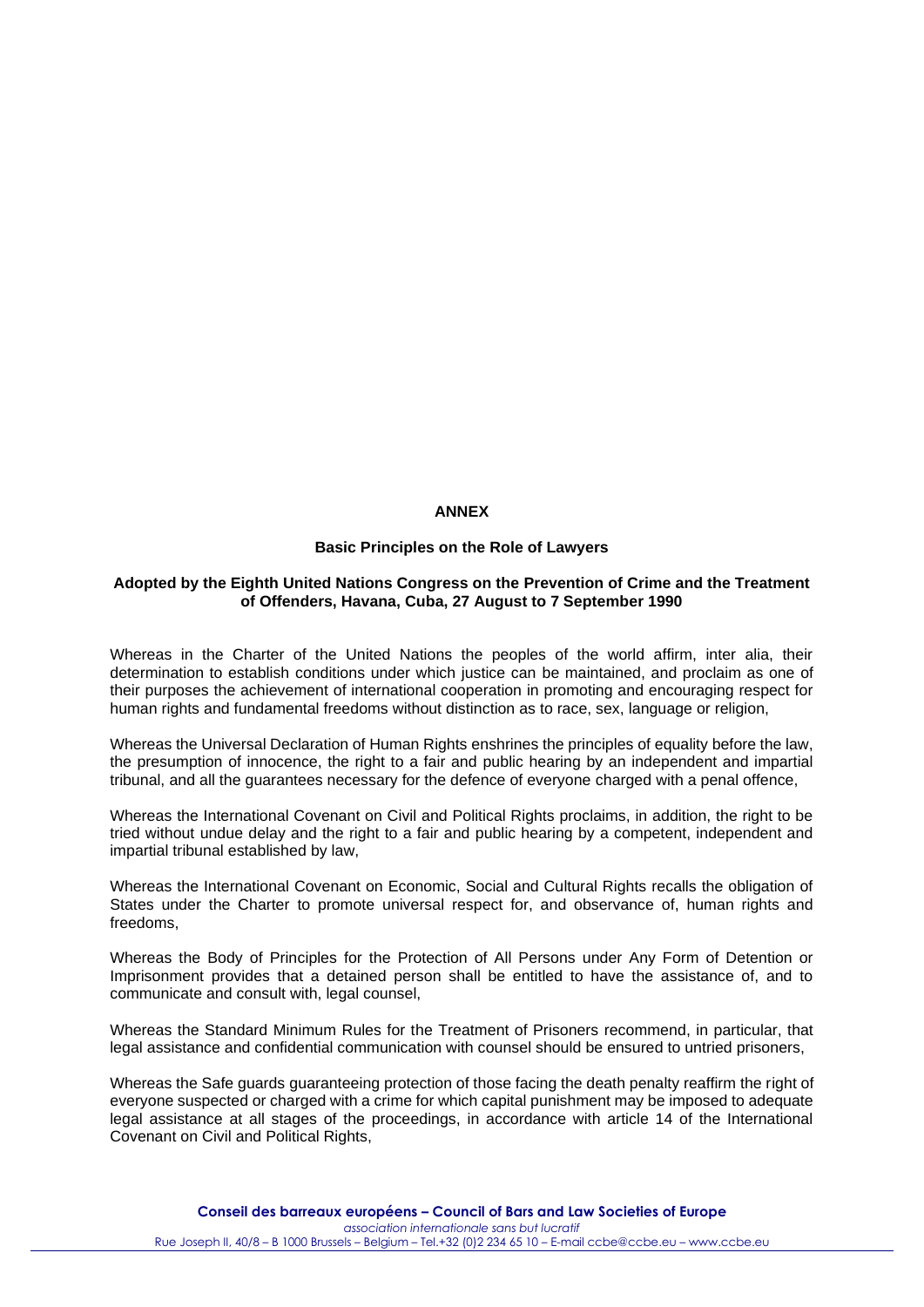Whereas the Declaration of Basic Principles of Justice for Victims of Crime and Abuse of Power recommends measures to be taken at the international and national levels to improve access to justice and fair treatment, restitution, compensation and assistance for victims of crime,

Whereas adequate protection of the human rights and fundamental freedoms to which all persons are entitled, be they economic, social and cultural, or civil and political, requires that all persons have effective access to legal services provided by an independent legal profession,

Whereas professional associations of lawyers have a vital role to play in upholding professional standards and ethics, protecting their members from persecution and improper restrictions and infringements, providing legal services to all in need of them, and cooperating with governmental and other institutions in furthering the ends of justice and public interest, The Basic Principles on the Role of Lawyers, set forth below, which have been formulated to assist Member States in their task of promoting and ensuring the proper role of lawyers, should be respected and taken into account by Governments within the framework of their national legislation and practice and should be brought to the attention of lawyers as well as other persons, such as judges, prosecutors, members of the executive and the legislature, and the public in general. These principles shall also apply, as appropriate, to persons who exercise the functions of lawyers without having the formal status of lawyers.

# *Access to lawyers and legal services*

1. All persons are entitled to call upon the assistance of a lawyer of their choice to protect and establish their rights and to defend them in all stages of criminal proceedings.

2. Governments shall ensure that efficient procedures and responsive mechanisms for effective and equal access to lawyers are provided for all persons within their territory and subject to their jurisdiction, without distinction of any kind, such as discrimination based on race, colour, ethnic origin, sex, language, religion, political or other opinion, national or social origin, property, birth, economic or other status.

3. Governments shall ensure the provision of sufficient funding and other resources for legal services to the poor and, as necessary, to other disadvantaged persons. Professional associations of lawyers shall cooperate in the organization and provision of services, facilities and other resources.

4. Governments and professional associations of lawyers shall promote programmes to inform the public about their rights and duties under the law and the important role of lawyers in protecting their fundamental freedoms. Special attention should be given to assisting the poor and other disadvantaged persons so as to enable them to assert their rights and where necessary call upon the assistance of lawyers.

### *Special safeguards in criminal justice matters*

5. Governments shall ensure that all persons are immediately informed by the competent authority of their right to be assisted by a lawyer of their own choice upon arrest or detention or when charged with a criminal offence.

6. Any such persons who do not have a lawyer shall, in all cases in which the interests of justice so require, be entitled to have a lawyer of experience and competence commensurate with the nature of the offence assigned to them in order to provide effective legal assistance, without payment by them if they lack sufficient means to pay for such services.

7. Governments shall further ensure that all persons arrested or detained, with or without criminal charge, shall have prompt access to a lawyer, and in any case not later than forty-eight hours from the time of arrest or detention.

8. All arrested, detained or imprisoned persons shall be provided with adequate opportunities, time and facilities to be visited by and to communicate and consult with a lawyer, without delay, interception or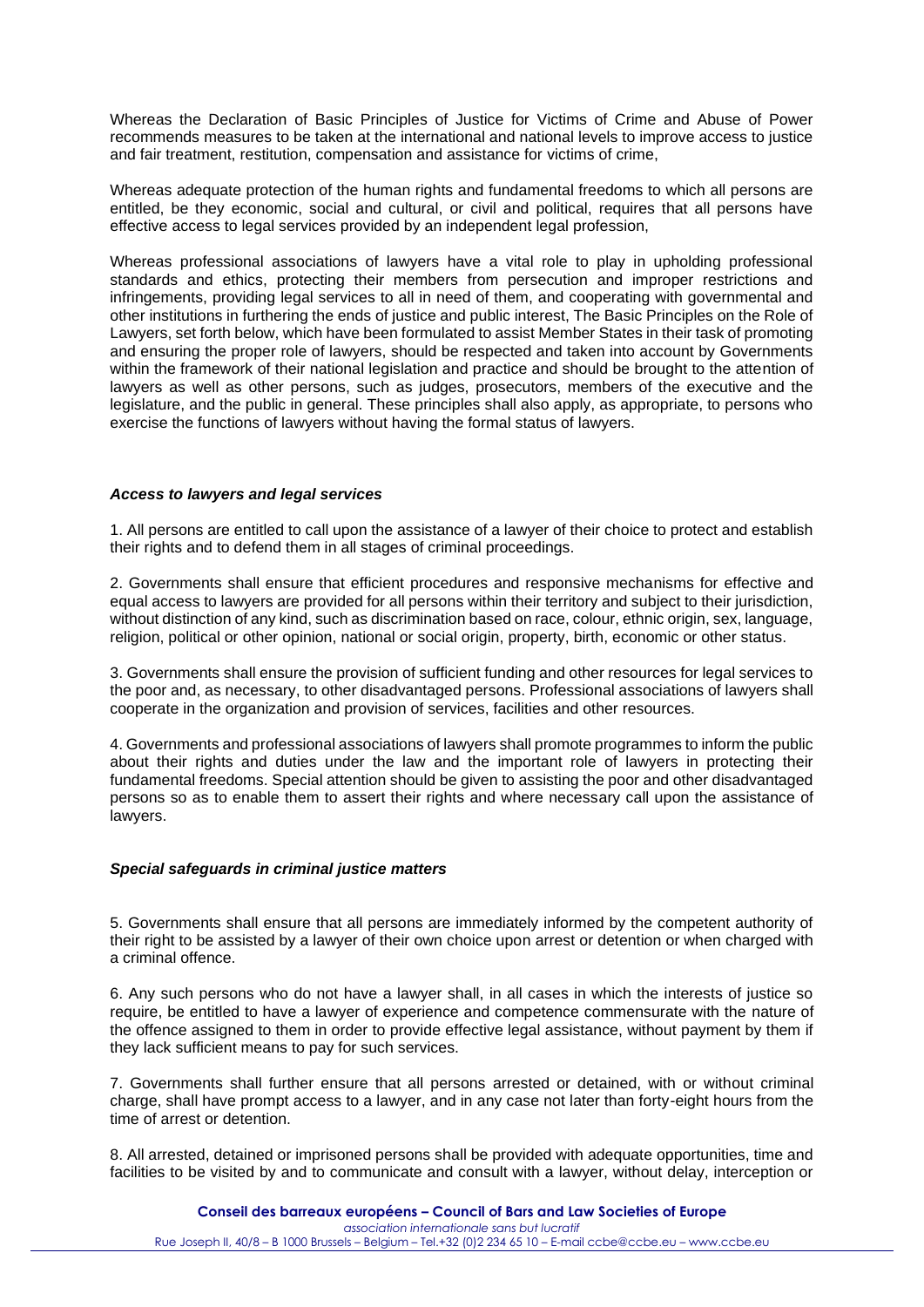censorship and in full confidentiality. Such consultations may be within sight, but not within the hearing, of law enforcement officials.

# *Qualifications and training*

9. Governments, professional associations of lawyers and educational institutions shall ensure that lawyers have appropriate education and training and be made aware of the ideals and ethical duties of the lawyer and of human rights and fundamental freedoms recognized by national and international law.

10. Governments, professional associations of lawyers and educational institutions shall ensure that there is no discrimination against a person with respect to entry into or continued practice within the legal profession on the grounds of race, colour, sex, ethnic origin, religion, political or other opinion, national or social origin, property, birth, economic or other status, except that a requirement, that a lawyer must be a national of the country concerned, shall not be considered discriminatory.

11. In countries where there exist groups, communities or regions whose needs for legal services are not met, particularly where such groups have distinct cultures, traditions or languages or have been the victims of past discrimination, Governments, professional associations of lawyers and educational institutions should take special measures to provide opportunities for candidates from these groups to enter the legal profession and should ensure that they receive training appropriate to the needs of their groups.

# *Duties and responsibilities*

12. Lawyers shall at all times maintain the honour and dignity of their profession as essential agents of the administration of justice.

13. The duties of lawyers towards their clients shall include:

(a) Advising clients as to their legal rights and obligations, and as to the working of the legal system in so far as it is relevant to the legal rights and obligations of the clients;

(b) Assisting clients in every appropriate way, and taking legal action to protect their interests;

(c) Assisting clients before courts, tribunals or administrative authorities, where appropriate.

14. Lawyers, in protecting the rights of their clients and in promoting the cause of justice, shall seek to uphold human rights and fundamental freedoms recognized by national and international law and shall at all times act freely and diligently in accordance with the law and recognized standards and ethics of the legal profession.

15. Lawyers shall always loyally respect the interests of their clients.

### *Guarantees for the functioning of lawyers*

16. Governments shall ensure that lawyers (a) are able to perform all of their professional functions without intimidation, hindrance, harassment or improper interference; (b) are able to travel and to consult with their clients freely both within their own country and abroad; and (c) shall not suffer, or be threatened with, prosecution or administrative, economic or other sanctions for any action taken in accordance with recognized professional duties, standards and ethics.

17. Where the security of lawyers is threatened as a result of discharging their functions, they shall be adequately safeguarded by the authorities.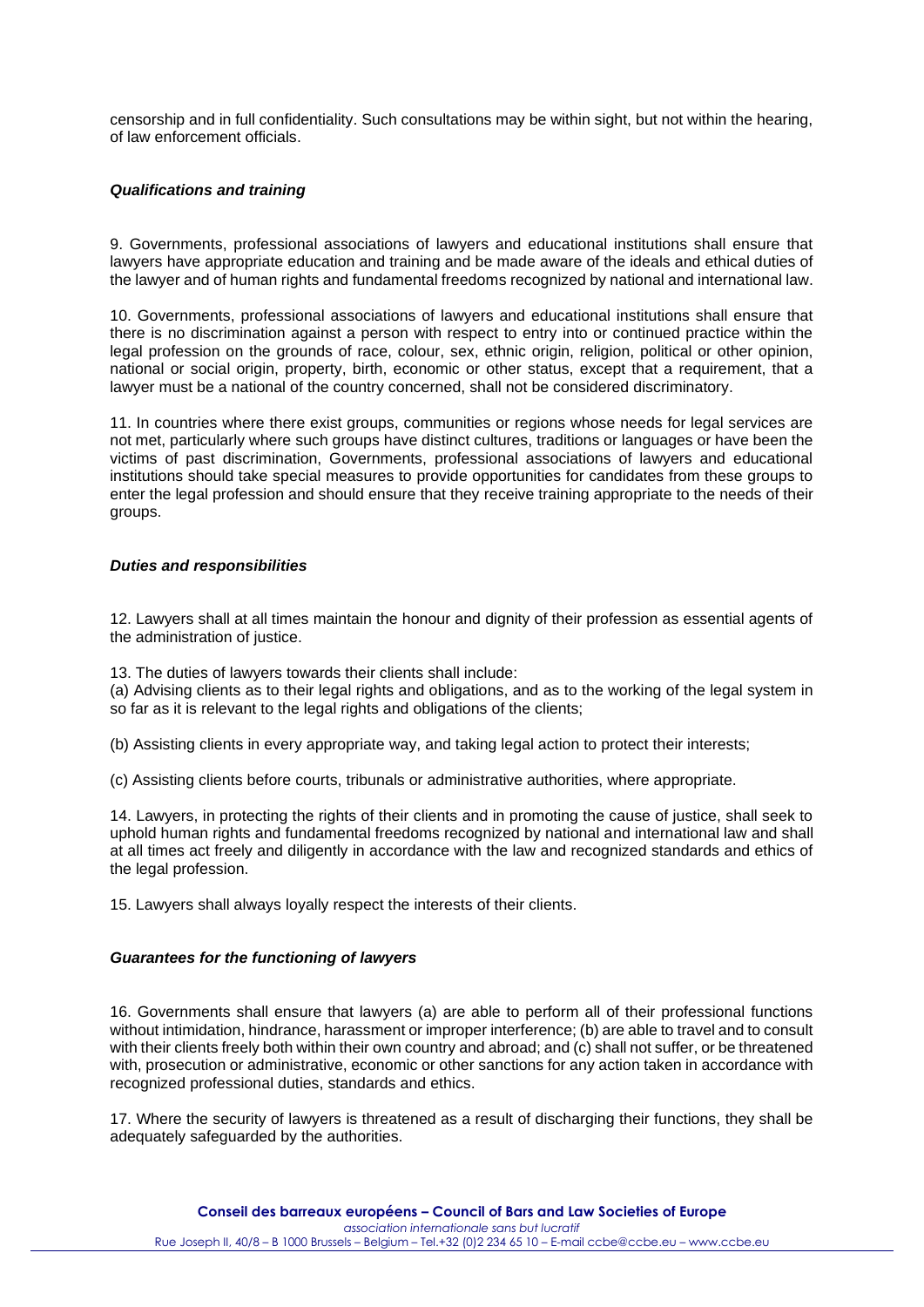18. Lawyers shall not be identified with their clients or their clients' causes as a result of discharging their functions.

19. No court or administrative authority before whom the right to counsel is recognized shall refuse to recognize the right of a lawyer to appear before it for his or her client unless that lawyer has been disqualified in accordance with national law and practice and in conformity with these principles.

20. Lawyers shall enjoy civil and penal immunity for relevant statements made in good faith in written or oral pleadings or in their professional appearances before a court, tribunal or other legal or administrative authority.

21. It is the duty of the competent authorities to ensure lawyers access to appropriate information, files and documents in their possession or control in sufficient time to enable lawyers to provide effective legal assistance to their clients. Such access should be provided at the earliest appropriate time.

22. Governments shall recognize and respect that all communications and consultations between lawyers and their clients within their professional relationship are confidential.

### *Freedom of expression and association*

23. Lawyers like other citizens are entitled to freedom of expression, belief, association and assembly. In particular, they shall have the right to take part in public discussion of matters concerning the law, the administration of justice and the promotion and protection of human rights and to join or form local, national or international organizations and attend their meetings, without suffering professional restrictions by reason of their lawful action or their membership in a lawful organization. In exercising these rights, lawyers shall always conduct themselves in accordance with the law and the recognized standards and ethics of the legal profession.

### *Professional associations of lawyers*

24. Lawyers shall be entitled to form and join self-governing professional associations to represent their interests, promote their continuing education and training and protect their professional integrity. The executive body of the professional associations shall be elected by its members and shall exercise its functions without external interference.

25. Professional associations of lawyers shall cooperate with Governments to ensure that everyone has effective and equal access to legal services and that lawyers are able, without improper interference, to counsel and assist their clients in accordance with the law and recognized professional standards and ethics.

# *Disciplinary proceedings*

26. Codes of professional conduct for lawyers shall be established by the legal profession through its appropriate organs, or by legislation, in accordance with national law and custom and recognized international standards and norms.

27. Charges or complaints made against lawyers in their professional capacity shall be processed expeditiously and fairly under appropriate procedures. Lawyers shall have the right to a fair hearing, including the right to be assisted by a lawyer of their choice.

28. Disciplinary proceedings against lawyers shall be brought before an impartial disciplinary committee established by the legal profession, before an independent statutory authority, or before a court, and shall be subject to an independent judicial review.